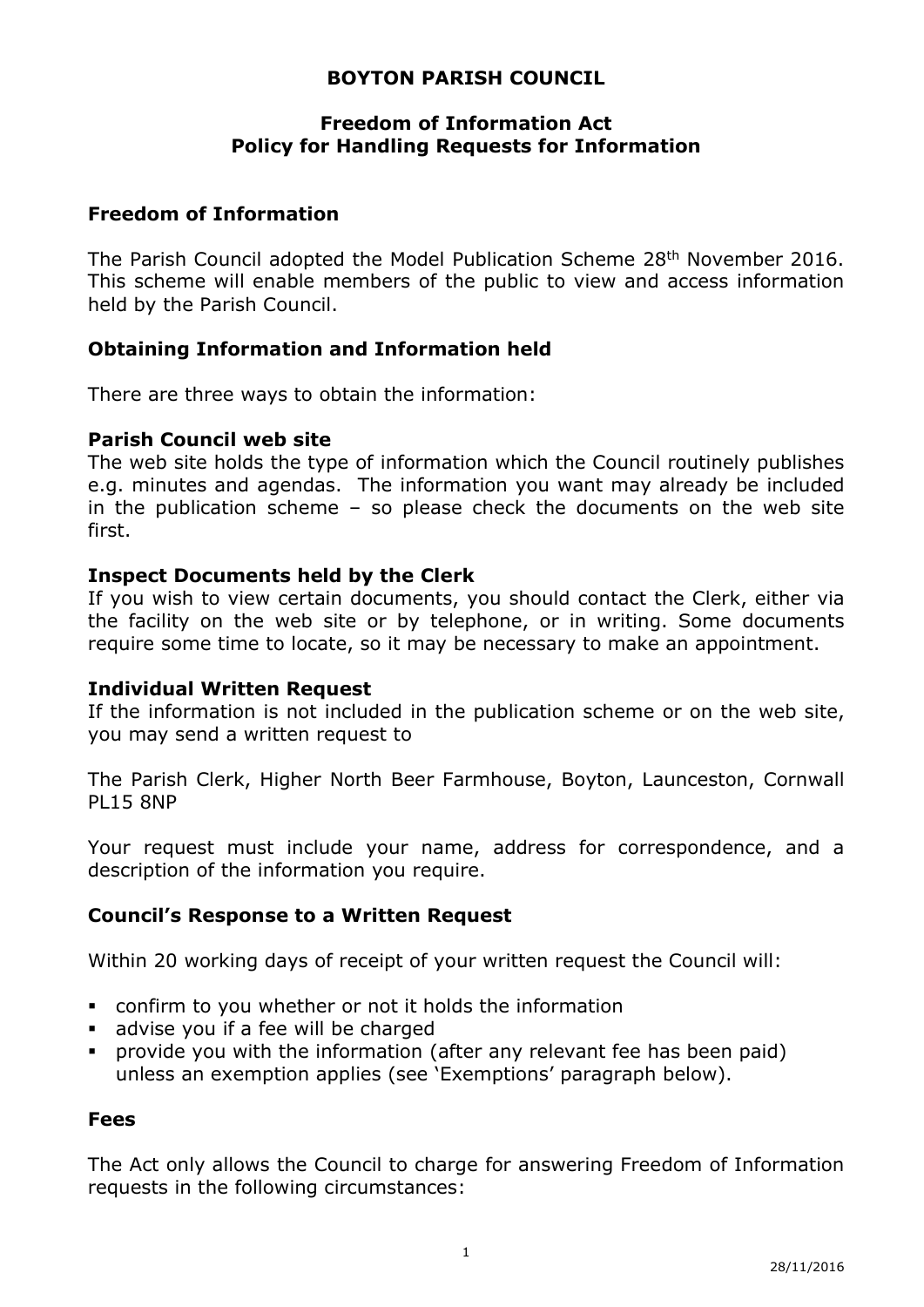- Disbursement costs such as printing, photocopying and postage; and
- When estimated staff costs involved in locating and or compiling the information exceed £450. Under these circumstances, the Council can refuse the request on the grounds of cost, or charge the applicant £20 per hour, plus disbursements for the estimated work.

For the majority of requests, or a series of requests from the same applicant within a 12 month period, it is expected that the charge for locating and compiling information will be less than £450 and therefore, except for disbursement costs, no reimbursement can be sought. However, where costs are estimated to exceed £450 (based on an hourly charge-out rate of £20), the Council can decide to:

- **•** refuse the request; or
- comply with the request and charge for allowable costs as prescribed in the regulations; or
- comply with the request free of charge.

If the estimated cost of a request is more than £450, and it is decided to release the information and make a charge for the information then:

- A fee notice will be sent to the applicant requesting the appropriate fee.
- The request will not be answered until the fee has been received.
- If the actual cost of completing the request is more than the estimate then the Council will incur the additional cost.
- Where the cost is less than the estimated cost then the difference will be refunded to the applicant.

For disbursements costs, it is proposed that the Council will charge 10p per sheet for photocopying and printing documents, and recover the actual cost of postage or any other transmission costs from the applicant.

## Exemptions

Some information may not be provided by the Council as there are 23 exemptions in the Freedom of Information Act, for example, personal data about individuals which is protected by the Data Protection Act 1998, or commercially confidential information.

## Further Help

If you need help in accessing information from the Council under the Freedom of Information Act, please contact the Parish Clerk (address as before).

You will also find more detailed guidance on the website of the Information Commissioner.